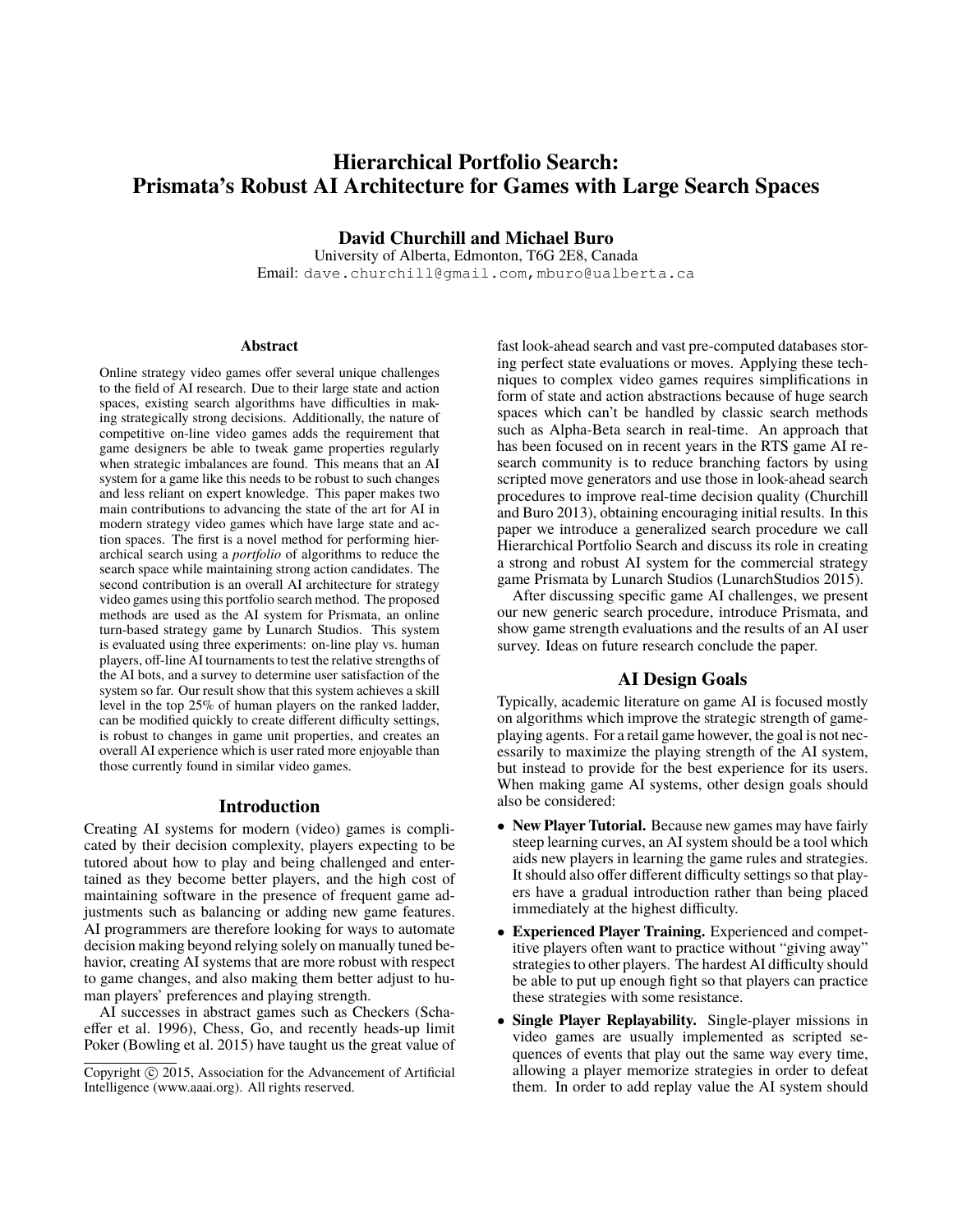be more dynamic, ensuring the player doesn't fight against the same tactics every time they play.

• **Robust to Change.** Unlike a game like Chess, the game objects in modern games may have properties that need to be tweaked over time for strategic balancing. If the AI system were based on hard-coded scripts it could require maintenance every time an object was updated, costing valuable time for programmers.

# **Hierarchical Portfolio Search**

The algorithm we propose for making decisions in large search spaces is called Hierarchical Portfolio Search (HPS). It is based off previous work in the field of real-time strategy game AI, namely the portfolio greedy search algorithm (Churchill and Buro 2013), which used a greedy hill climbing algorithm to assign scripted actions to individual units. The key idea of portfolio based search methods is that instead of iterating over all possible actions for a given state we use a *portfolio* of algorithms to generate a much smaller, yet (hopefully) intelligent set of actions. This method is particularly useful in scenarios where a player's decision can be decomposed into many individual actions, such as realtime strategy games like StarCraft or collectible card games like Hearthstone or Magic: the Gathering. Typically these decompositions are inspired by *tactical* components of the game such as economy, defense, and offense.

We extend the previous methods by creating HPS: a bottom-up, two level hierarchical search system inspired by military hierarchical command structure (Wilson 2012). At the bottom layer there is a portfolio of algorithms which generate multiple suggestions for each of several tactically decomposed areas of the game turn. At the top layer, all possible combinations of these suggestions are iterated over by a high-level search technique (such as MiniMax or Monte-Carlo tree search) which makes the final decision on which move to perform. While it is possible that this abstraction may not generate the strategically optimal move for a given turn, there may have been so many possible actions for that turn that finding the optimal move was intractable.

### **Components of HPS**

Let us now define the components of the HPS system:

**State** s containing all relevant game state information

**Move**  $m = \langle a_1, \ldots, a_k \rangle$ , a sequence of **Actions**  $a_i$ 

**Player** function  $p[m = p(s)]$ 

- Input state  $s$
- Performs Move decision logic
- Returns move  $m$  generated by  $p$  at state  $s$

**Game** function  $g[s] = g(s, p_1, p_2)$ 

- Initial state s and Players  $p_1, p_2$
- Performs game rules / logic
- Returns final game state  $s'$  (win, lose, or draw)

These are the basic components needed for most AI systems which work on abstract games. In order to implement Hierarchical Portfolio Search we will need to add two more components to this list. The first is a *Partial Player* function,

#### **Algorithm 1** HPS using NegaMax

| 1: <b>procedure</b> HPS(State $s$ , Portfolio $p$ )                          |
|------------------------------------------------------------------------------|
| <b>return</b> NegaMax $(s, p, maxDepth)$                                     |
|                                                                              |
| <b>procedure</b> GENERATECHILDREN(State $s$ , Portfolio $p$ )                |
| $m\llbracket \leftarrow \emptyset$                                           |
| <b>for</b> all move phases $f$ in $s$ <b>do</b>                              |
| $m[f] \leftarrow \emptyset$                                                  |
| <b>for</b> PartialPlayers pp in $p f $ <b>do</b><br>8:                       |
| m[f].add(pp(s))                                                              |
| $\text{moves}[] \leftarrow \text{crossProduct}(m[f] : \text{move phase } f)$ |
| <b>return</b> ApplyMovesToState(moves, $s$ )                                 |
|                                                                              |
| <b>procedure</b> NEGAMAX(State $s$ , Portfolio $p$ , Depth $d$ )             |
| if $(D == 0)$ or <i>s</i> is Terminal() then                                 |
| Player $e \leftarrow$ playout player for state evaluation                    |
| <b>return</b> Game $(s, e, e)$ .eval()                                       |
| children[] $\leftarrow$ GenerateChildren(s, p)                               |
| bestVal $\leftarrow -\infty$                                                 |
| <b>for</b> all $c$ in children <b>do</b>                                     |
| val $\leftarrow$ -NegaMax $(c, p, d - 1)$                                    |
| $bestVal \leftarrow max(bestVal, val)$                                       |
| return bestVal                                                               |
|                                                                              |

which like a Player function computes move decision logic, but a Partial Player computes only a partial move for a turn. An example of a partial move would be in a real-time strategy game where a player could have an army composed of many unit types: a Partial Player function would then compute the actions of a single unit type.

**PartialPlayer** function  $pp[m = pp(s)]$ 

- Input state  $s$
- Performs decision logic for a subset of a turn
- Returns partial Move  $m$  to perform at state  $s$

The final component of HPS is the portfolio itself which is a collection of Partial Player functions:

**Portfolio**  $P = \langle pp_1, pp_2, ..., pp_n \rangle$ 

The internal structure of the Portfolio will depend on the game being played. However, it is advised that partial players be grouped by tactical category or game phase. Iterating over all moves produced by partial players in the portfolio can then be performed by the GenerateChildren procedure in Algorithm 1. Once a portfolio is created we can then apply any high-level search algorithm (such as Monte-Carlo tree search or MiniMax) to iterate over all legal move combinations created by the partial players contained within.

### **State Evaluation**

Even with the aid of HPS, games with many turns produce deep game trees which are unfeasible to search completely. We must therefore use a heuristic evaluation of a game state for use in leaf nodes of the heuristic search. It was shown in (Churchill, Saffidine, and Buro 2012) that for complex strategy games, formula-based evaluation functions can be used to some success, but are outperformed by evaluations using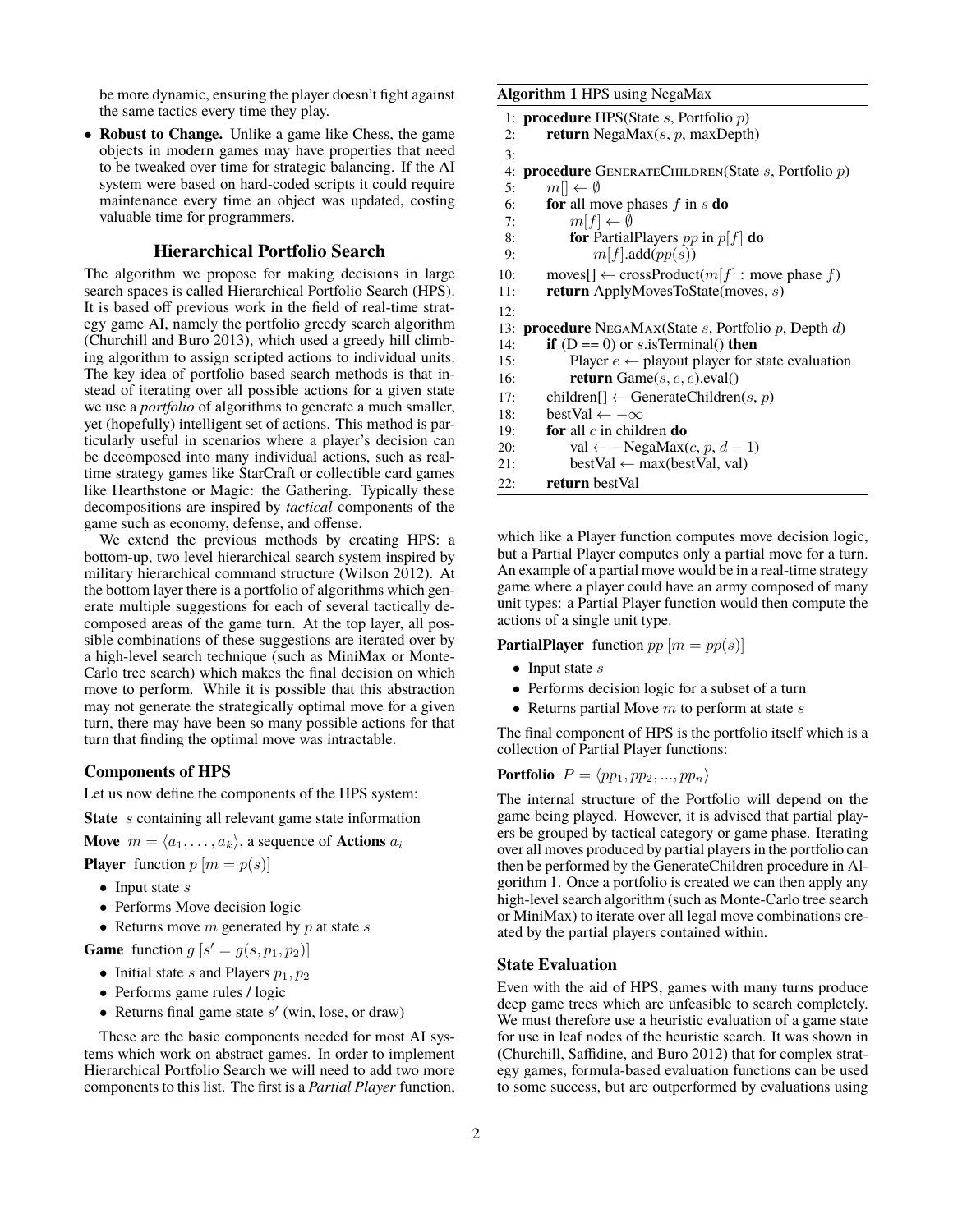symmetric game playouts. The concept is that even if the policy used in a playout is not optimal, if both players follow this policy to the end of the game from a given state the winner probably had an advantage in the original state. The Game function is used to perform this playout for evaluation.

Finally, an example of HPS using NegaMax as the toplevel search algorithm and Game playouts as the heuristic evaluation method can be seen in Algorithm 1.

## **Prismata**

Prismata is a strategy game developed by Lunarch Studios which combines "concepts from real-time strategy games, collectible card games, and table-top strategy games" (LunarchStudios 2015). Prismata has the following game properties:

- 1. **Two player** While Prismata does have single player puzzle and campaign modes, this paper will focus on the more popular and competitive 1 vs. 1 form of Prismata
- 2. **Alternating Move** Players take turns performing moves like in Chess. However, turns may consists of multiple actions taken by the same player (such as buying units or attacking). The turn is over when the active player declares no additional actions and passes, or a time limit is reached
- 3. **Zero Sum** The outcome of a game of Prismata is a win, loss or a draw (stalemate), with a winner being declared if they have destroyed all enemy units.
- 4. **Perfect Information** All players in Prismata have access to all of the game's information. There are no *decks*, *hands*, or *fog of war* to keep information secret from your opponent like in some other strategy games.
- 5. **Deterministic** At the beginning of a game, a random set of 5 or 8 units (depending on the game type) is added to the base pool of purchasable units. After this randomization of the initial state, all game rules are deterministic.

### **Game Description**

In Prismata, each player controls a number of units and has a set of resources which are generated by the units they control. These resources can then be consumed to purchase additional units which can eventually create enough attack power to destroy enemy units. The main elements and rules of the game are as follows:

- 1. **Units**: Each player in Prismata controls a number of units, similar to a real-time strategy game. Players build up an army by purchasing additional units throughout the game in order to attack the enemy player and defend from incoming attacks. There are dozens of unique unit types in the game, with each player being able to purchase multiple *instances* of each unit type, similar to how a player in a real-time strategy game can have multiple instances of unit such as a tank or a marine. Each unit type in Prismata has a number of properties such as initial hit points, life span, whether or not it can block, etc.
- 2. **Abilities**: Each unit type has a unique set of abilities which allow it to perform specific actions such as: produce resources, increase attack, defend, or kill / create other units. The most basic and important unit of any Prismata game

is the Drone, whose ability can be used by the player to produce one gold resource. Unit abilities can only be activated once per turn during the action phase.

- 3. **Resources**: There are 6 resource types in Prismata: gold, energy, red, blue, green, and attack. The gold and green resource types accumulate from turn to turn, while energy, red, and blue are depleted at the end of a turn. Attack is a special resource and is explained in the next section. Players may choose to consume resources in order to purchase additional units or activate unit abilities.
- 4. **Combat**: The goal of Prismata is to destroy all enemy units. Combat in Prismata consists of two main steps: Attacking and Blocking. Unlike most strategy games, units do not specifically attack other units, instead a unit generates an amount of attack which is summed with all other attacking units into a single attack amount. Any amount of Attack generated by units during a player's turn **must** be assigned by the enemy to their defensive units (blocked) during the Defense phase of their next turn. When a defensive player chooses a blocker with  $h$  health to defend against a incoming attack: if  $a \geq h$  the blocking unit is destroyed and the process repeats with  $a-h$  remaining attack. If  $a = 0$  or  $a < h$  the blocking unit lives and the defense phase is complete. If a player generates more attack than their opponent can block, then all enemy blockers are destroyed and the attacking player enters the *Breach* phase where remaining damage is assigned to enemy units of the attacker's choosing.

## **AI Challenges**

Prismata is a challenging game to write an AI for, mainly due to its large state and action spaces which create unique challenges for even state-of-the-art search algorithms.

**State Space** The state space of a game (how many board positions are possible) is often used as an intuitive measure of game complexity. In Prismata, we can calculate a rough estimate of the state space as follows. In a typical Base + 8 game players have access to 11 base units and 8 random units, for a total of 19 units per player, or 38 in total. If we give a conservative average supply limit of 10 per unit per player, then the number of possible combinations of units on the board at one time in Prismata is approximately  $10^{40}$ . We then have to consider that each unit can have different properties: can be used or unused, have different amounts of hit points, stamina, or chill, etc. If we give an estimate of an average of 40 units on the board at a time, each with 4 possible states, then we get  $4^{40}$  combinations of properties of those units, or about  $10^{24}$ . Now factor in the fact that Prismata has about 100 units (so far) of which 8 are selected randomly for purchase at the start of the game, and we have about  $10^{10}$  possible starting states in Prismata. In total, this gives a conservative lower bound of  $10^{74}$  as the state space for Prismata.

**Action Space** The action space of a game can be a measure of its decision complexity: how many moves are possible from a given state? A turn in Prismata consists of 4 main strategic decisions: defense, activating abilities, unit purchasing, and breaching enemy units. Even if we consider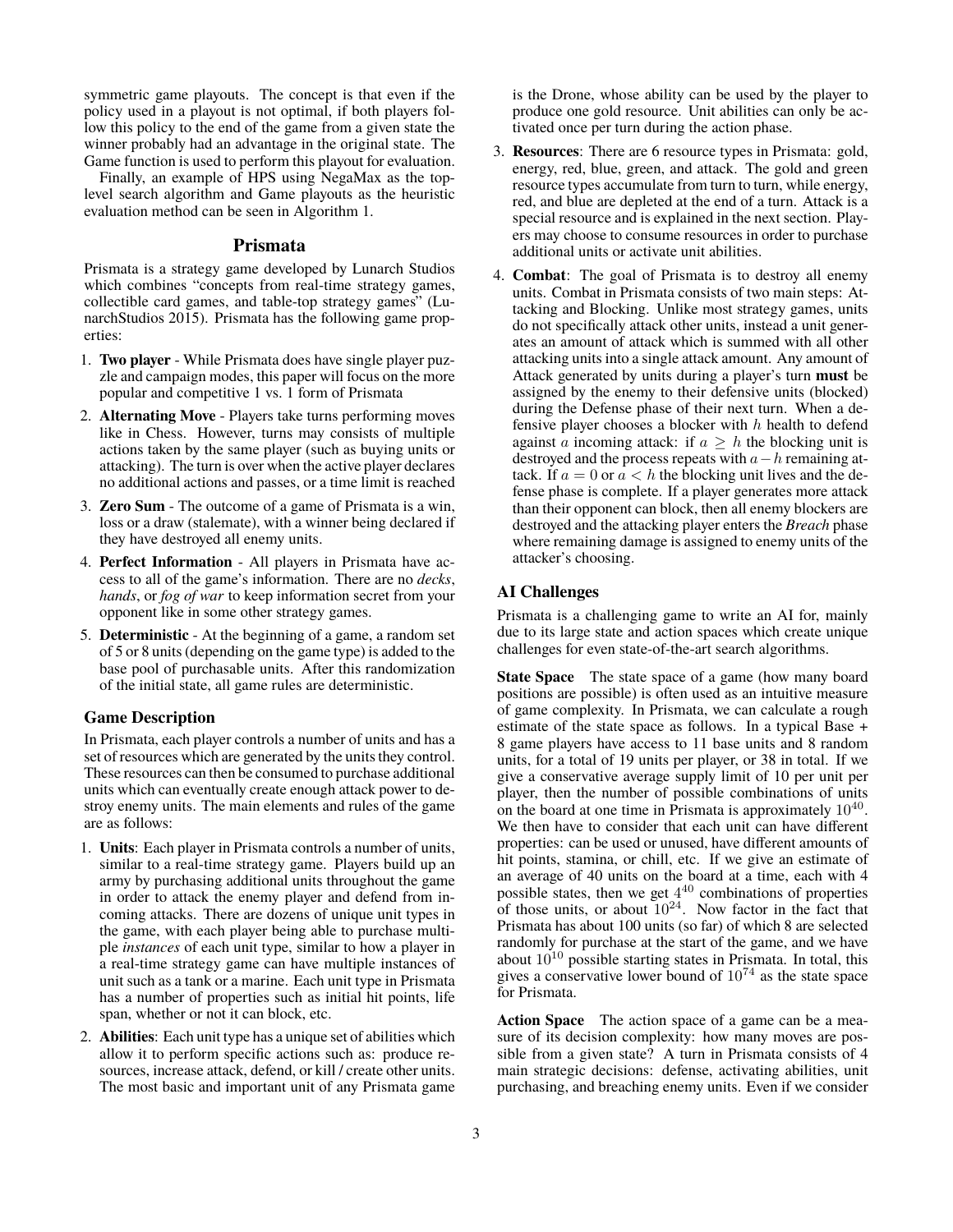these problems as independent, each of them has an exponential number of possible sequences of actions. Consider just the buying of units: given just 8 gold and 2 energy there are 18 possible ways to buy units from the base set alone. With a typical mid-game resource count of 20 gold, 2 energy, 2 green, 2 blue, and 4 red there are over 25,000 possible baseset combinations of purchases within a turn. Combining all game phases, it is possible to have millions of legal action combinations for a given turn.

**Sub-Game Complexity** While state and action spaces are typically used as intuitive indicators of a game's complexity, they do not *prove* that finding optimal moves in a game is computationally difficult. In order to further demonstrate the complexity of Prismata, we show that well known computationally hard problems can be polynomial-time reduced to several strategic sub-components of the game:

When deciding which strategic units to purchase, expert players will also attempt to maximize the amount of resources spent on a given turn in order to minimize waste. Given a set of resources and a set of purchasable units with unique costs, the optimization problem of deciding which sequence of unit purchases sum to the most total spent resources is equivalent to the well known Knapsack problem, which is NP-hard. Also, when deciding how to defend against an incoming attack, expert players will often attempt to let less expensive units die while saving more costly and strategically valuable units. The process of blocking in Prismata involves splitting a total incoming integer attack amount among defenders each with an integer amount of hit points. The optimization problem of determining which blocking assignment leads to the least expensive total unit deaths is a bin-packing problem, which is also NP-hard.

# **Prismata AI System**

This section describes the Prismata AI system architecture as well as how HPS is applied to Prismata.

#### **AI Environment and Implementation**

Prismata is currently written in ActionScript and played in a browser using Flash, which is a notoriously slow language for CPU intensive algorithms. The heuristic search algorithms proposed require the ability to do fast forward simulation and back-tracking of game states. To accomplish this, the Prismata AI system and the entire Prismata game engine were re-written in C++ and optimized for speed. This C++ code was then compiled to a JavaScript library using emscripten (EmscriptenProject 2014), resulting in code which runs approximately 5 times slower than native C++, or about 20 times faster than ActionScript. This AI system stays idle in a JavaScript worker thread until it is called by the Prismata ActionScript engine. At the beginning of each AI turn, the ActionScript game engine sends the current game state and AI parameters to the JavaScript AI system, which after the allotted time limit returns the chosen move. This threaded approach allows the AI to think over multiple game animation frames without interrupting the player's interaction with the user interface.

# **Hierarchical Porfolio Search in Prismata**

We will now describe how Hierarchical Portfolio Search is applied to Prismata, which fortunately has some properties which make this method especially powerful. Prismata has 3 distinct game phases: Defense, Action, and Breach, each with their own rules and set of goals. In the defense phase you are trying to most efficiently keep your units alive from enemy attack, in the action phase you are trying to perform actions to generate attack and kill your opponent, and in the breach phase you are trying to most effectively destroy your opponent's units. We can break these 3 phases down even further by considering the action phase as two separate subphases: using abilities, and buying units, leaving us with 4 phases. While these phases are technically all part of the same turn, even the best human players often consider them as independent problems that they try to solve separately, as the entire turn would be too much to mentally process at the same time. We then develop a number of algorithms (Partial Players) for attempting to choose good actions for each individual phase. For example, in the defense phase we could have one Partial Player that tries to minimize the amount of resources you will lose if you block a certain way, while another would try to maximize the amount of attack you have remaining to punish your opponent with.

# **Portfolio**  $P = \langle PP_1, PP_2, PP_3, PP_4 \rangle$

A set of Partial Players  $PP_i$  corresponding to each of the four phases described above

This portfolio of Partial Players for each phase will now serve as a move iterator for our high-level search algorithm to search over all combinations of each move for each phase in order to determine the best move for the turn. Once the portfolio move iterator has been constructed, we use a high-level search algorithm to decide which move combination to perform. The search algorithms used for the Prismata AI system are UCT (Kocsis and Szepesvari 2006) and Alpha-Beta with iterative deepening.

### **AI Configuration and Difficulty Settings**

All AI components in Prismata can be modularly described at a very high level in a text configuration file. This enables easy modification of all AI components quickly and intuitively without the need to modify code or even recompile the system. All components of the system can be modified in the configuration: Players, Partial Players, Portfolios, Search Algorithms, States, and Tournaments. These components are arranged in a dictionary with a description of the component as the key and collection of parameters as its value. Partial Players are arranged via tactical category and can be combined in any order to form full Players or Portfolios. Search algorithm parameters such as search depth, time limits, evaluation methods, and portfolio move iterators are also specified here. Player specifications can also quickly be arranged to play automatic AI vs. AI tournaments for strategic evaluation, code benchmarking, or quality assurance testing.

Using the search configuration syntax, creating different difficulty settings for the Prismata AI is trivial. After the hardest difficulty had been created (Master Bot - using Monte-Carlo Tree Search), five other difficulty settings were then created: Docile Bot (never attacks), Random Bot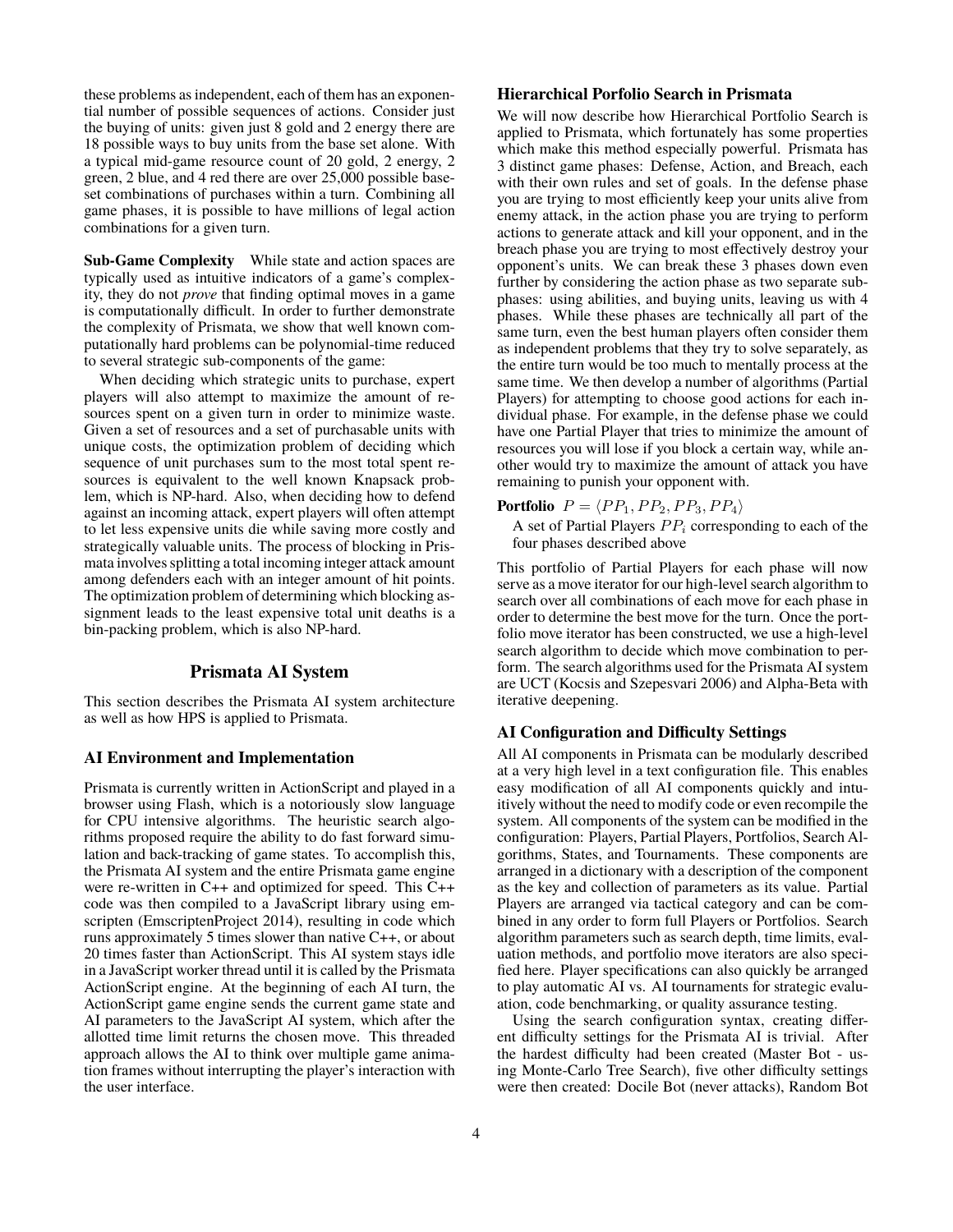(random moves), Easy Bot (makes moor defensive choices), Medium Bot (makes poor unit purchase choices), and Expert Bot (performs a 2-ply alpha-beta search). All of these difficulties were created in less than 15 minutes simply by creating new combinations of Partial Players within the AI settings file. Only the Expert and Master difficulty settings use Hierarchical Portfolio Search.

# **Experiments**

Several experiments were performed to evaluate the proposed AI architecture and algorithms. All computational experiments were performed on an Intel i7-3770k CPU @ 3.50GHz running Windows 7.

### **AI vs. Human Players**

Prismata's most competitive format is its ranked ladder system in which human players get paired against similar skilled opponents through a automated match-making system. Player skill is determined via a ranking system in which players start at Tier 1 and progress by winning to Tier 10, at which point players are ranked within tier 10 with an ELOlike numerical rating. To test the strength of the AI vs. human opponents in an unbiased fashion, an experiment was conducted in which the AI was configured to secretly play games in the human ranked matchmaking system over the course of a 48 hour period. Going by the name "MyNameIs-Jeff", the AI system was given randomized clicking timers in order to more closely resemble the clicking patterns of a human player. The AI player used was the in-game Master Bot, which used UCT as its high-level search with a 3 second time limit. During the period the AI played approximate 200 games against human opponents with no player realizing (or at least verbalizing) that they were playing against a computer controlled opponent. After the games were finished, the bot achieved a ranking of Tier 6 with 48% progression toward Tier 7. The distribution of player tier rankings at that time is shown in Table 1, placing the bot's skill within the top 25% of human players on the Prismata ranked ladder.

### **Difficulty Settings**

Two experiments were performed to test the playing strength of various difficulty settings of the Prismata AI bots. The first experiment was conducted to test if the playing strength rank of the various difficulty settings matched their descriptive rank. Descriptions of each bot difficulty are as follows:

- **Master** Uses a Portfolio of 12 Partial Players and does a 3000ms UCT search within HPS, chosen as a balance between search strength and player wait time
- **UCT X** Uses the same Portfolio as Master bot, does an X millisecond UCT search within HPS
- **AB X** Uses the same Portfolio as Master bot, does an X millisecond AlphaBeta search within HPS
- **Expert** Uses the same Portfolio as Master Bot, does a 2-ply fixed depth alpha beta search within HPS
- **Medium** Picks a random move from Master Bot's Portfolio
- **Easy** Medium, but with weaker defensive purchasing

Table 1: Prismata Player Ranking Distribution

| Tier 1 2 3 4 5 6 7 8 9 10                              |  |  |  |  |  |
|--------------------------------------------------------|--|--|--|--|--|
| Player Perc. 33.9 17.3 7.1 7.5 6.7 7.5 6.5 5.9 3.7 4.0 |  |  |  |  |  |

Table 2: Search vs. Difficulties Results (Row Win %)

|               | UCT100 AB100 Expert Medium Easy Rnd. Avg. |      |                |                |      |                |     |
|---------------|-------------------------------------------|------|----------------|----------------|------|----------------|-----|
| <b>UCT100</b> | $\sim$                                    | 52.1 | 67.3           | 96.4           |      | 99.7 99.9 83.1 |     |
| AB100         | 47.9                                      |      | 68.0           | 94.7           |      | 99.5 99.9 82.0 |     |
| Expert        | 32.7                                      | 32.0 | $\overline{a}$ | 90.7           |      | 98.9 99.8 70.8 |     |
| Medium        | 3.6                                       | 5.3  | 9.3            | $\blacksquare$ |      | 85.9 97.4 40.3 |     |
| Easy          | 0.3                                       | 0.5  | 1.1            | 14.1           |      | 86.3 20.5      |     |
| Random        | 0.1                                       | 0.1  | 0.2            | 2.6            | 13.7 |                | 3.3 |

Table 3: Search Algorithm Timing Results (Row Win %)

|                   |                 |                 |                         | AB3k UCT3k AB1k UCT1k UCT100 AB100 Avg. |           |      |
|-------------------|-----------------|-----------------|-------------------------|-----------------------------------------|-----------|------|
| $AB3k -$          | 58.9            |                 | 64.5 66.8               | 83.8                                    | 85.2 71.8 |      |
| UCT3 $k$ 41.6     | $\sim 10^{-10}$ | 53.9            | 65.3                    | 81.1                                    | 81.5 64.7 |      |
| AB1k 35.5         | 46.3            | $\sim 10^{-10}$ | 58.1                    | 76.3                                    | 80.2 59.3 |      |
| <b>UCT1k</b> 33.4 | 34.8            | 41.9            | $\sim 100$ km s $^{-1}$ | 70.1                                    | 74.1 50.9 |      |
| UCT100 16.0       | 18.7            | 23.6            | 29.7                    | $\sim$                                  | 53.4      | 28.3 |
| AB100 14.5        | 18.3            |                 | $19.5 \quad 25.6$       | 46.3                                    | $\sim$    | 24.8 |

**Random** - All actions taken are randomly chosen until no more legal actions remain and the turn is passed

Both UCT and AlphaBeta were chosen as the high-level search algorithms for HPS, and in order to demonstrate the performance of HPS under short time constraints their time limits were set to 100ms per decision episode. 10,000 games of base set + 8 random units were played between each pairing, with a resulting score given for each pairing equal to win% + (draw%/2). The results for this experiment are shown in Table 2 and show that the difficulties do indeed rank in the order that they were intended. It also shows that at short time controls both UCT and AlphaBeta perform equally well.

The second experiment tested the relative performance of UCT and Alpha-Beta at different time settings in order to determine how an increase in thinking time affects playing strength.  $1,000$  games of base set  $+8$  random units were played between all pairings of AlphaBeta and UCT, each with time limits of 3000ms, 1000ms and 100ms. Results are shown in Table 3 and indicate that playing strength increases dramatically as more time is given to each search method. An interesting note is that AlphaBeta outperforms UCT at longer time limits. We believe that this is in part caused by the fact that all players use the same portfolio as the basis for their move iteration, therefore AlphaBeta may have an advantage over our UCT implementation which does not yet perform sub-tree solving.

### **User Survey**

A user survey was conducted to evaluate whether or not the design goals of the Prismata AI system had been met from a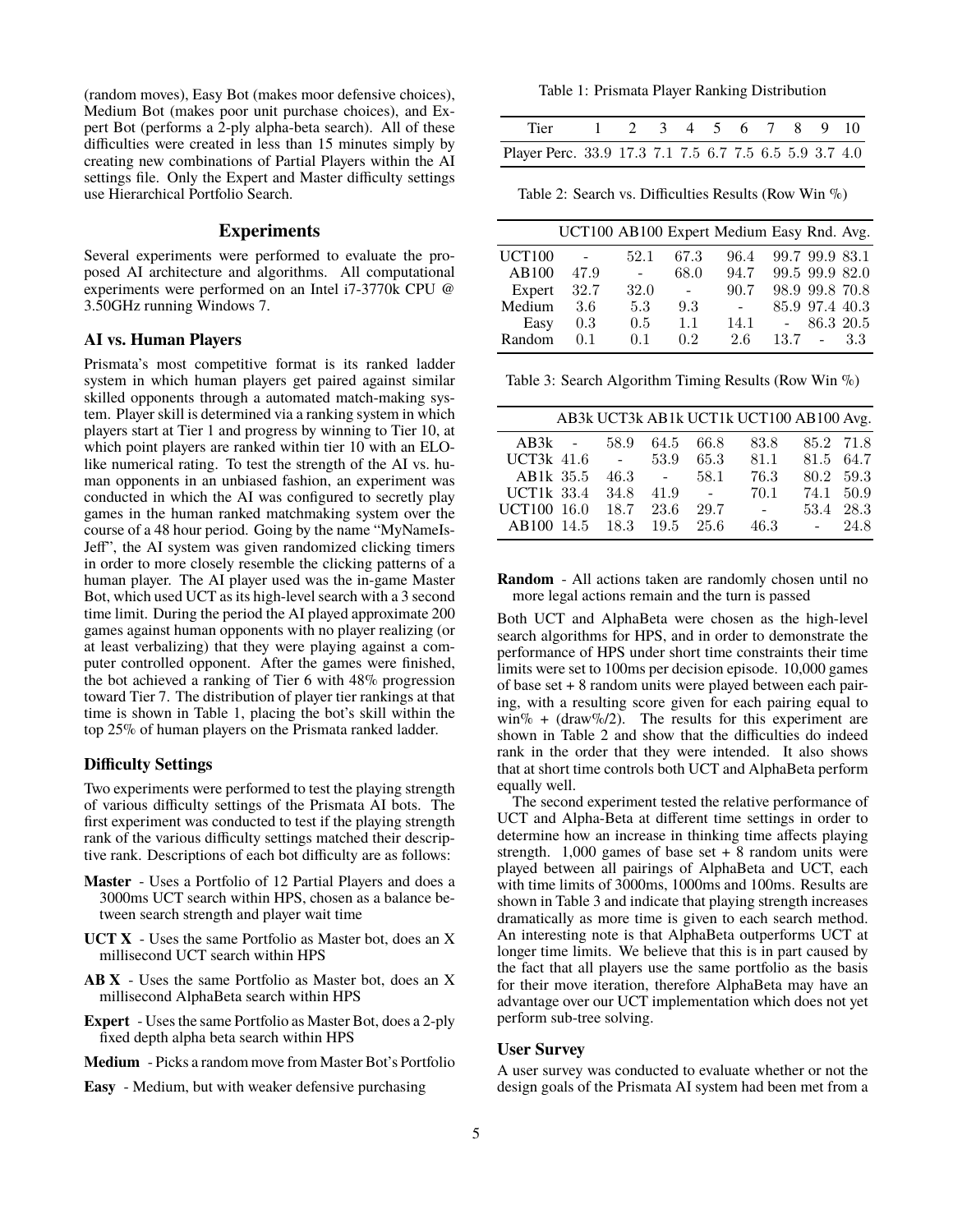

Prismata AI Survey Response Histograms

Figure 1: Result histograms from the Prismata AI Survey, with 95 responses total.

user perspective. The following questions were asked about the user's experience with the Prismata AI bots, with each answer was numerical on a scale from 1-7:

- 1. How has your overall experience been so far with the Prismata bots?  $(1 = Not Enjoyable, 7 = Very Enjoyable)$
- 2. How would you rate the Prismata bots as a tool for new players to learn the basic rules / strategies of the game? (1  $=$  Bad Tool,  $7 =$  Good Tool)
- 3. How would you rate the Prismata bots as a tool for experienced players to practice strategies / build orders? (1 = Bad Tool, 7 = Good Tool)
- 4. How does the difficulty of the Prismata AI compare to the AI in similar games you have played?  $(1 = Much Weather,$ 7 = Much Stronger)
- 5. Do you think the difficulties of the Prismata bots match their described skill level?  $(1 = Poor Match, 7 = Good$ Match)
- 6. How does the overall experience of the Prismata AI compare to the AI in similar games you've played?  $(1 = Less$ Enjoyable, 7 = More Enjoyable)

In each question we consider a mean score of greater than 4 (the median) as a success. After running for 10 days online, the survey received 95 responses, with the results shown in Table 1. Overall the survey response was very positive with users ranking their overall experience in the Prismata AI with a mean of 5.55 out of 7 which is quite enjoyable. Users responded that the Prismata AI system's strength was higher than that of similar games they had played with a mean of 5.43, and that their overall experience with the Prismata AI was more enjoyable than their experiences with the AI in similar games with a mean of 5.47. Users felt that the Prismata AI bot difficulty settings matched their described skill level with a score of 4.86, which is overall positive but leaves much room for improvement. Users rated the Prismata AI as a very good tool for new players to learn the game with a mean of 6.13, but had mixed responses about its use as a tool for experienced player practice, with a mean of 3.78. While the AI ranked in the top 25% of player skill, expert players are able to beat the AI 100% of the time meaning that it is not yet a good candidate for expert practice. We feel that these survey responses show that from a user perspective, the Prismata AI experience is a success, and was able to meet the specified design goals.

# **Conclusion and Future Work**

In this paper we presented several design goals for AI systems in modern video games, along with two main contributions to try and meet those goals. The first contribution was Hierarchical Portfolio Search, a new algorithm designed to make strong strategic decisions in games with very large action spaces. The second was the overall AI architecture which incorporated Hierarchical Portfolio Search and was used for the strategy game Prismata by Lunarch Studios. This AI system was played in secret on the ranked human ladder and achieved a skill ranking in the top 25% of human players, showing that HPS was successful in creating a strong playing agent in a real-world video game. Users were then surveyed about their experiences with the Prismata AI system and responded that they felt the game's AI was stronger and the overall experience was better than in similar games they had played. In the past 14 months that this AI system has been in place no architectural changes or significant AI behaviour modifications were required, despite dozens of individual unit balance changes being implemented by the game's designers, proving its robustness to such changes.

Future work with the Prismata AI system will be focused on improving bot strength in an attempt to reach a level similar to that of expert players. Not only will this provide a more valuable tool for experienced player practice, but it could also be used as a tool for future research in automated game design and testing. If an AI agent can be made that is able to play at the level of expert players, the process of game balance and testing could then be automated instead of relying solely on human players for feedback. For example, if a designer wants to test a new unit design before releasing it to the public they could run millions of AI vs. AI games in an attempt to see if the unit is purchased with the desired frequency or if it leads to an imbalance in win percentage for the first or second player. This will not only reduce the burden on designers to manually analyze new unit properties but also reduce player frustration if an imbalanced unit is released for competitive play. We hope that in the future artificial intelligence will play a much greater role in the game design process, reducing development time and providing useful tools for designers and testers so that more enjoyable experiences can be delivered to players more quickly and easily than ever.